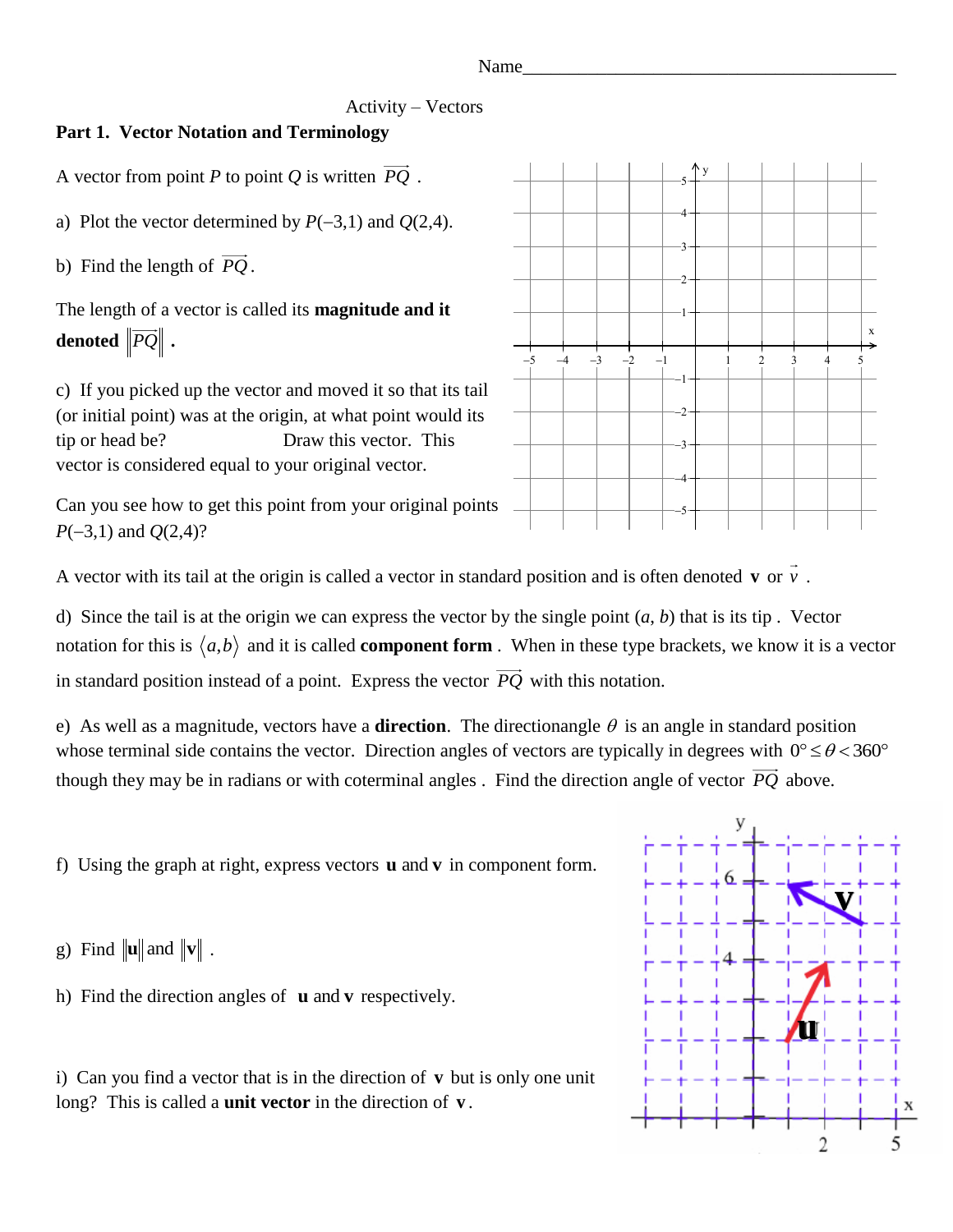## **Part 2. Vector Addition and Scalar Multiplication**

1. To add vectors together geometrically, you put the tail of the second one to the tip of the first and the resultant vector is the vector that starts where you started and ends where you ended. To see this, let's add

**v**+**u** where **v** =  $\langle 2,1 \rangle$  and **u** =  $\langle 1,3 \rangle$  by doing the

following:

- a) Plot **v** and **u** in standard position.
- b) Now slide **u** so that its tail is on the tip of **v** .
- c) Now draw that resultant vector that runs from the tail of **v** to the tip of **u**.
- d) Express this vector  $\mathbf{v} + \mathbf{u}$  in component form.
- $e)$  Look at the components of  $v$  and  $u$ . Can you see how to add two vectors in component form without plotting them?



- 2. A number multiplied in front of a vector is called a **scalar.** It means to take the vector and add it together that many times.
	- a) Plot  $\mathbf{v} = \langle 2, 1 \rangle$ .
	- b) Now plot 3**v** by adding **v** together 3 times.
	- c) What do you suppose  $-1$ **v** =  $-\mathbf{v}$  would mean?
	- d) If  $\mathbf{u} = \langle 1,3 \rangle$ , plot  $\mathbf{u} \mathbf{v} = \mathbf{u} + (-\mathbf{v})$  and express the resultant vector in component form.
	- f) Look at the components of  $v$  and  $u$ . Can you see how to subtract two vectors in component form without plotting them?



e) Without plotting, find  $5u - 3v$ .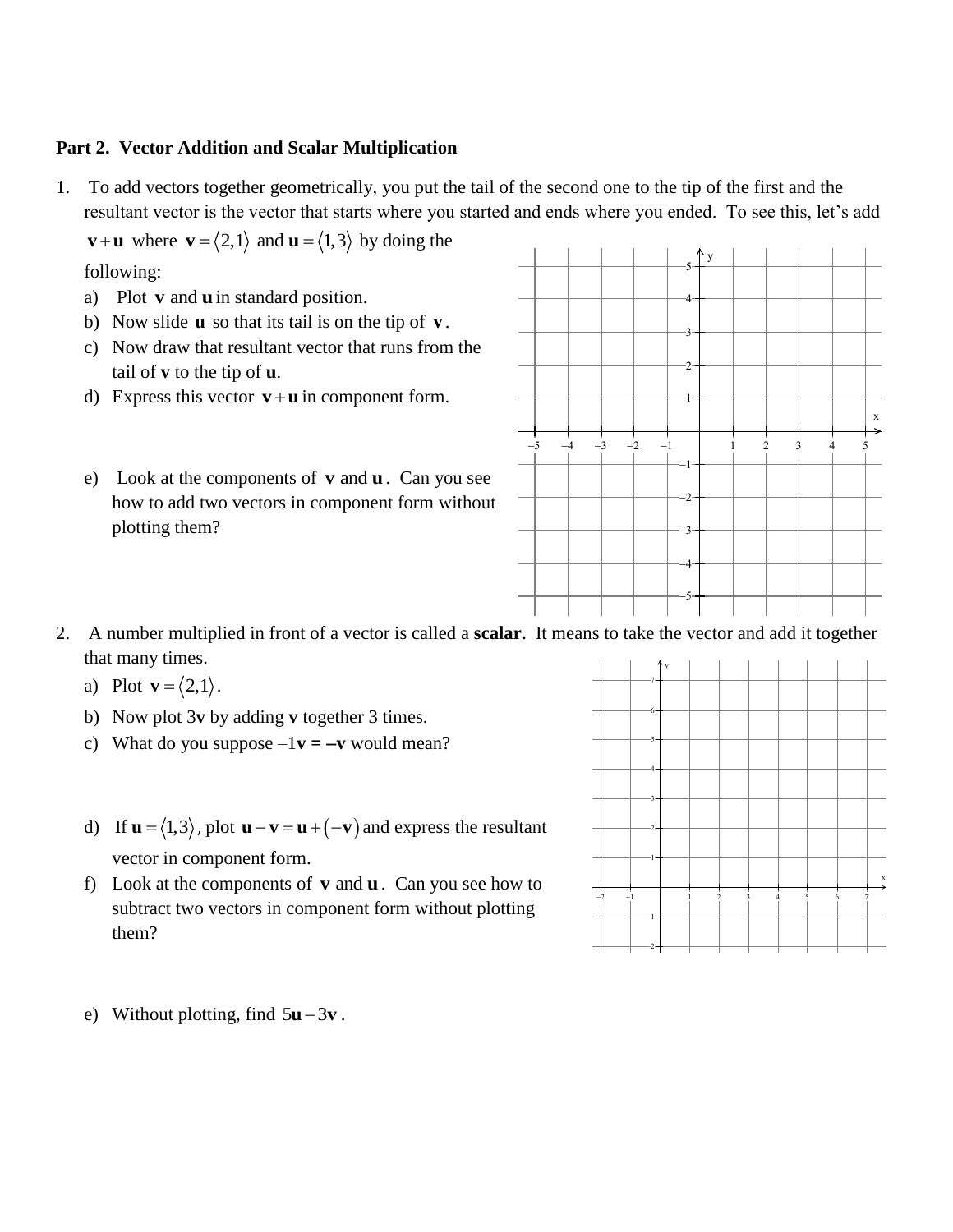Thinking of what you know about how to add vectors, fill in the following:



Thinking of what you know about scalar multiplication, fill in the following: